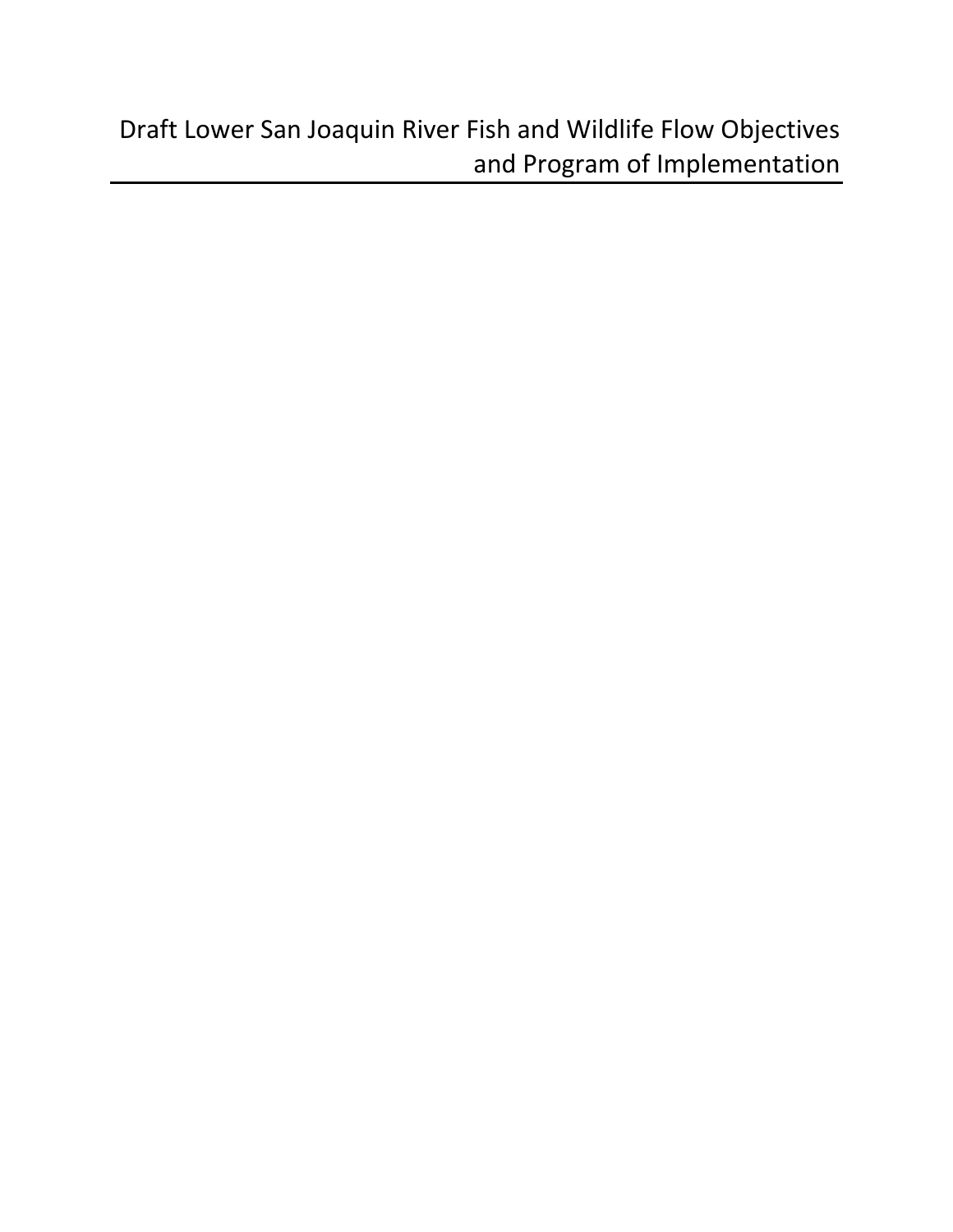# **Draft Lower San Joaquin River (LSJR) Fish and Wildlife Flow Objectives**

| TABLE 3                                                        |  |
|----------------------------------------------------------------|--|
| WATER QUALITY OBJECTIVES FOR FISH AND WILDLIFE BENEFICIAL USES |  |

| <b>RIVER FLOWS</b>                                                                                                                                                                                                                                             |                                                  |                  |                                                                |                             |                             |                                                                                                                                                                                                                                                                                                                                                                                                                                                                                                                                                                                                                                                                                                                                                                                                                                                                                                              |  |  |  |  |
|----------------------------------------------------------------------------------------------------------------------------------------------------------------------------------------------------------------------------------------------------------------|--------------------------------------------------|------------------|----------------------------------------------------------------|-----------------------------|-----------------------------|--------------------------------------------------------------------------------------------------------------------------------------------------------------------------------------------------------------------------------------------------------------------------------------------------------------------------------------------------------------------------------------------------------------------------------------------------------------------------------------------------------------------------------------------------------------------------------------------------------------------------------------------------------------------------------------------------------------------------------------------------------------------------------------------------------------------------------------------------------------------------------------------------------------|--|--|--|--|
| <b>COMPLIANCE</b><br><b>LOCATION</b>                                                                                                                                                                                                                           | <b>STATION</b>                                   | <b>PARAMETER</b> | <b>DESCRIPTION</b>                                             | <b>WATER</b><br><b>YEAR</b> | <b>TIME</b>                 | <b>VALUE</b>                                                                                                                                                                                                                                                                                                                                                                                                                                                                                                                                                                                                                                                                                                                                                                                                                                                                                                 |  |  |  |  |
| Inflows from the<br>LSJR at Airport<br>Way Bridge,<br>Vernalis to the<br>Delta<br>Inflows from the<br><b>Tuolumne River</b><br>to the LSJR<br>Inflows from the<br>Merced River to<br>the LSJR<br>Inflows from<br>the Stanislaus<br>River to the<br><b>LSJR</b> | $C-10$<br><b>TBD</b><br><b>TBD</b><br><b>TBD</b> | <b>Flow Rate</b> | <b>Narrative</b>                                               | All                         | February<br>through<br>June | Maintain flow conditions from the San Joaquin River<br>Watershed to the Delta at Vernalis, together with other<br>reasonably controllable measures in the San Joaquin River<br>Watershed, sufficient to support and maintain the natural<br>production of viable native San Joaquin River watershed fish<br>populations migrating through the Delta. Flow conditions that<br>reasonably contribute toward maintaining viable native<br>migratory San Joaquin River fish populations include, but may<br>not be limited to, flows that mimic the natural hydrographic<br>conditions to which native fish species are adapted, including<br>the relative magnitude, duration, timing, and spatial extent of<br>flows as they would naturally occur. Indicators of viability<br>include abundance, spatial extent or distribution, genetic and<br>life history diversity, migratory pathways, and productivity. |  |  |  |  |
|                                                                                                                                                                                                                                                                |                                                  |                  |                                                                |                             |                             |                                                                                                                                                                                                                                                                                                                                                                                                                                                                                                                                                                                                                                                                                                                                                                                                                                                                                                              |  |  |  |  |
| LSJR at Airport<br>Way Bridge,<br>Vernalis                                                                                                                                                                                                                     | $C-10$                                           | <b>Flow Rate</b> | <b>Minimum</b><br>Average<br><b>Monthly Flow</b><br>Rate (cfs) | All                         | Oct                         | 1,000                                                                                                                                                                                                                                                                                                                                                                                                                                                                                                                                                                                                                                                                                                                                                                                                                                                                                                        |  |  |  |  |

 $^1$  Plus up to an additional 28 thousand acre-feet (TAF) pulse/attraction flow shall be provided during all water year types. The amount of additional water will be limited to that amount necessary to provide a monthly average flow of 2,000 cfs. The additional 28 TAF is not required in a critical year following a critical year. The pulse flow will be scheduled in consultation with the U.S. Fish and Widlife Service (USFWS), National Marine Fisheries Service (NMFS), and the Department of Fish and Game (DFG).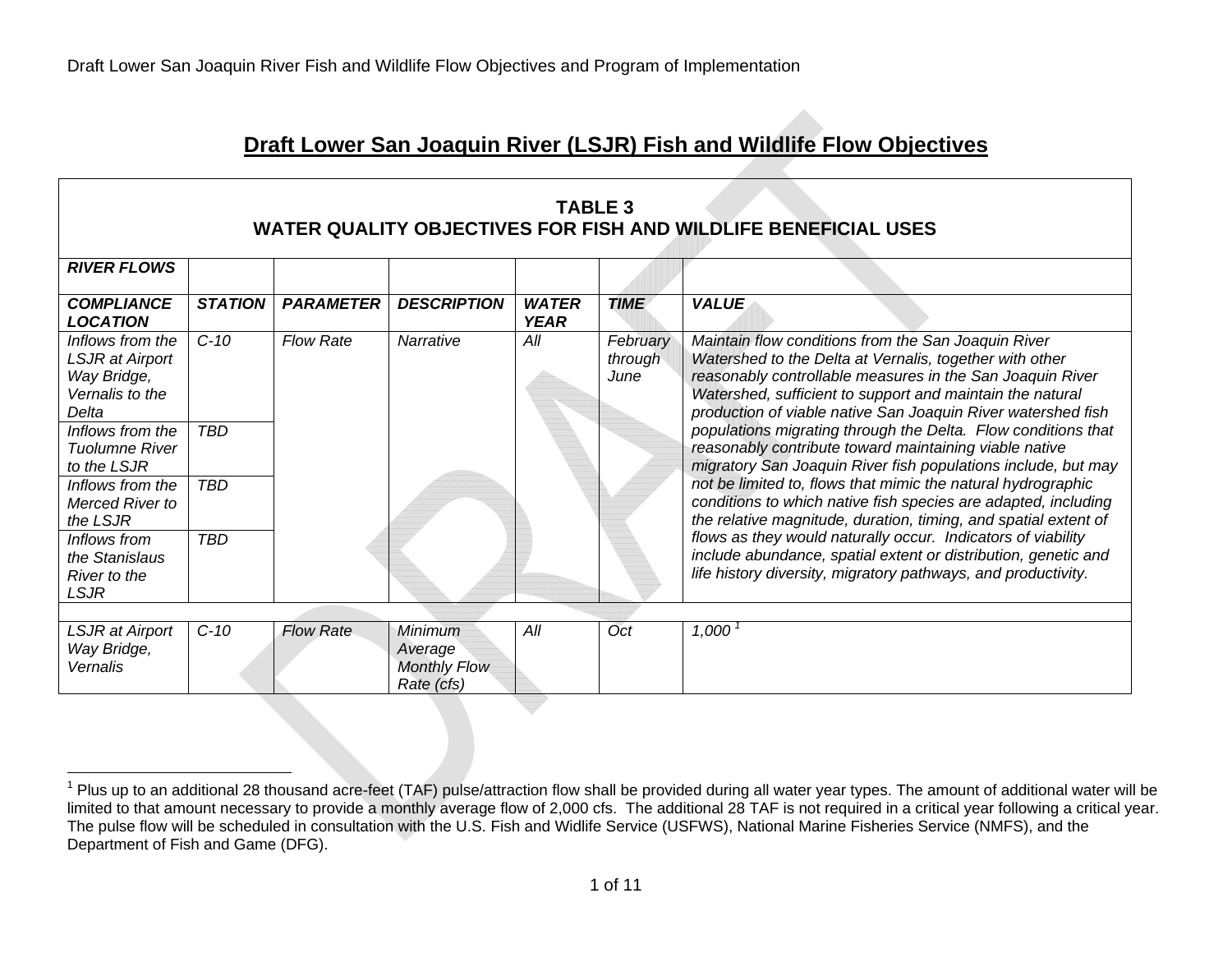# **Draft Lower San Joaquin River Fish and Wildlife Flow Objectives Program of Implementation**

*Delete existing text in Chapter IV. Program of Implementation, A. Implementation Measures within State Water Board Authority, 3. River Flows: San Joaquin River at Airport Way Bridge, Vernalis, and add the following new text to Section B. Measures Requiring a Combination of State Water Board Authorities and Actions by Other Entities:* 

Consistent with the Porter-Cologne Water Quality Control Act, Water Quality Control Plans shall include a description of the nature of actions which are necessary to achieve the objectives, including actions by the State Water Resouces Control Board (State Water Board) and recommendations for appropriate actions by any other entity, public or private. In addition, a description of surveillance to be undertaken to determine compliance with the objectives is required. This Program of Implementation for the Lower San Joaquin River (LSJR) flow objectives describes the flow actions that the State Water Board will take to implement the narrative objective and the monitoring, special studies, and reporting requirements that the State Water Board will implement to determine compliance. Actions by the State Water Board alone will, however, be insufficient to fully implement the narrative objective's goal of protecting native LSJR fish populations. Actions outside of LSJR flows and the State Water Board's direct regulatory authority must also be part of the comprehensive approach to protect fish and wildlife beneficial uses in the LSJR and San Francisco Bay-Sacramento/San Joaquin Delta Estuary (Bay-Delta). Further, the need for, and effectiveness of, flow and other water quality objectives included in the Water Quality Control Plan for the Bay-Delta (Bay-Delta Plan) to protect fish and wildlife beneficial uses is intricately linked to the successful implementation of these other actions. Other actions, such as habitat restoration, are needed in combination with flow to protect fish and wildlife beneficial uses. At the same time, successful implementation of habitat restoration actions may reduce the need for flows or other actions required by the State Water Board. Accordingly, actions that need to be implemented by other entities are also included in this program of implementation.

# **State Water Board Actions**

The State Water Board will require implementation of the narrative LSJR objective described in Table 3 of the Bay-Delta Plan through water rights actions, Federal Energy Regulatory Commission (FERC) hydropower licensing processes, other water quality actions, or actions by other entities. The implementation framework described below provides for adaptive management of flows informed by required monitoring, special studies, and reporting. The purpose of this program of implementation, in part, is to achieve the narrative LSJR flow objective by providing more natural flow conditions, including more flow of a more natural spatial and temporal pattern; providing for adaptive management in order to respond to changing information on flow needs and to minimize water supply costs; and allowing for and encouraging coordination and integration of existing and future regulatory processes. To allow for refinement of implementation measures and coordination with ongoing FERC proceedings in the LSJR watershed, implementation of the narrative flow objective may be phased in order to achieve full compliance with the narrative objective by no later than 2020.

Although the lowest downstream compliance location for the LSJR narrative flow objective is at Vernalis, the objective is intended to protect migratory fish in a larger area, including areas upstream and within the Delta where fish that migrate to or from the LSJR watershed depend on adequate flows from the LSJR and its tributaries. To assure that flows required to meet the LSJR narrative flow objective are not rediverted for other purposes, the State Water Board may take water right and other actions to assure that the flows are used for their intended purpose.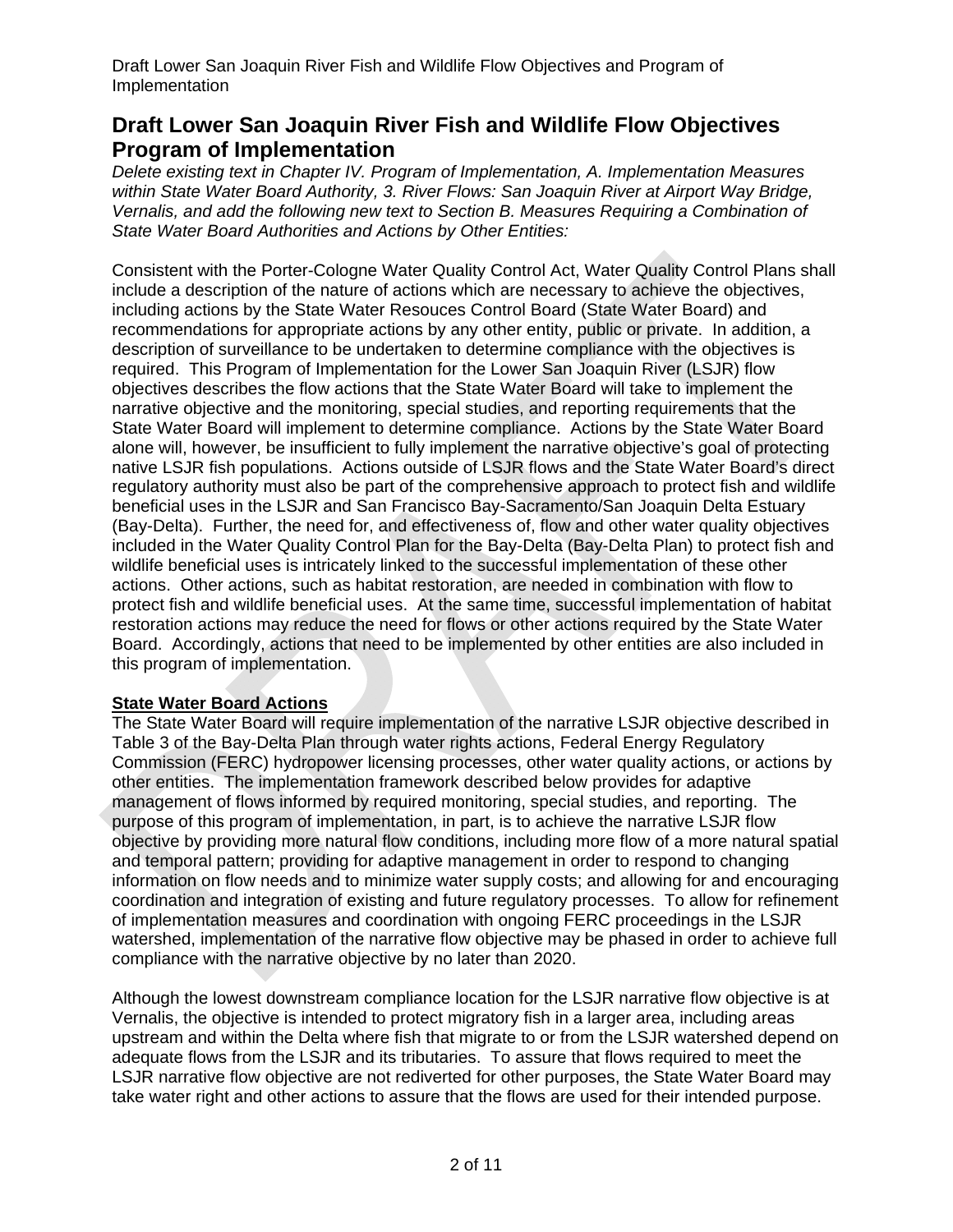In addition, the State Water Board may take actions to assure that provision of flows to meet the narrative LSJR flow objective does not result in redirected impacts to groundwater resources. During the implementation proceeding for the narrative LSJR flow objective, the State Water Board may establish requirements, including minimum reservoir carryover storage or other requirements, to assure that provision of flows to meet the narrative flow objective does not have adverse impacts on cold water pool levels and related fisheries impacts.

It is the State Water Board's intention that an agency's implementation of the narrative LSJR flow objective, including implementation through flow requirements imposed in a FERC process, will serve to meet any responsibility to contribute to the LSJR inflow component of the Delta outflow objective in this plan that would be otherwise imposed on that agency. The State Water Board, however, may further consider and reallocate responsibility for implementing the Delta outflow objective in any subsequent proceeding, including a water right proceeding.

# **February through June Flows Requirements**

 $\overline{a}$ 

The State Water Board has determined that more flow of a more natural pattern is needed from February through June from the LSJR watershed to Vernalis to achieve the narrative LSJR flow objective. Specifically, more flow is needed from the existing salmon and steelhead bearing tributaries in the LSJR watershed down to Vernalis in order to provide for connectivity with the Delta and more closely mimic the natural hydrographic conditions to which native migratory fish are adapted. Salmon bearing tributaries to the San Joaquin River currently include the Merced, Tuolumne, and Stanislaus Rivers.<sup>1</sup>

Thus, the State Water Board has determined that 35 percent of unimpaired flow is required from February through June from each of the Merced, Tuolumne, and Stanislaus Rivers on a 14-day running average, unless otherwise approved by the State Water Board through the adaptive management framework described below. This flow is in addition to flows in the LSJR from sources other than the Merced, Tuolumne, and Stanislaus Rivers. The 35 percent of unimpaired flow requirement would not apply when such flows would exceed levels that would cause or contribute to flooding or other related public safety concerns as determined through consultation with federal, state, and local agencies and other appropriate interests with expertise in flood management.

In addition, the State Water Board has determined that base flows of 1,000 cfs on a 14-day running average are required at Vernalis on the LSJR at all times during the February through June period. If the base flows at Vernalis are reduced below 1,000 cfs, then water needed to achieve the base flows should be provided on a basis relative to the average February through June unimpaired flow contributions from each of the Merced, Tuolumne, and Stanislaus Rivers until the base flows reach 1,000 cfs at Vernalis. Specifically, the Merced shall provide 24 percent, the Tuolumne 47 percent, and the Stanislaus 29 percent of the flow needed to achieve

 $1$  Currently, the San Joaquin River (SJR) does not support salmon runs upstream of the Merced River confluence (upper SJR). However, pursuant to the San Joaquin River Restoration Program (SJRRP), spring-run Chinook salmon are planned to be reintroduced to the upper SJR no later than December 31, 2012. Flows needed to support this reintroduction are being determined and provided through the SJRRP. During the next review of the Bay-Delta Plan, the State Water Board will consider information made available through the SJRRP process, and any other pertinent sources of information, in evaluating the need for any additional flows from the upper SJR to contribute to protection of fish and wildlife beneficial uses in the SJR.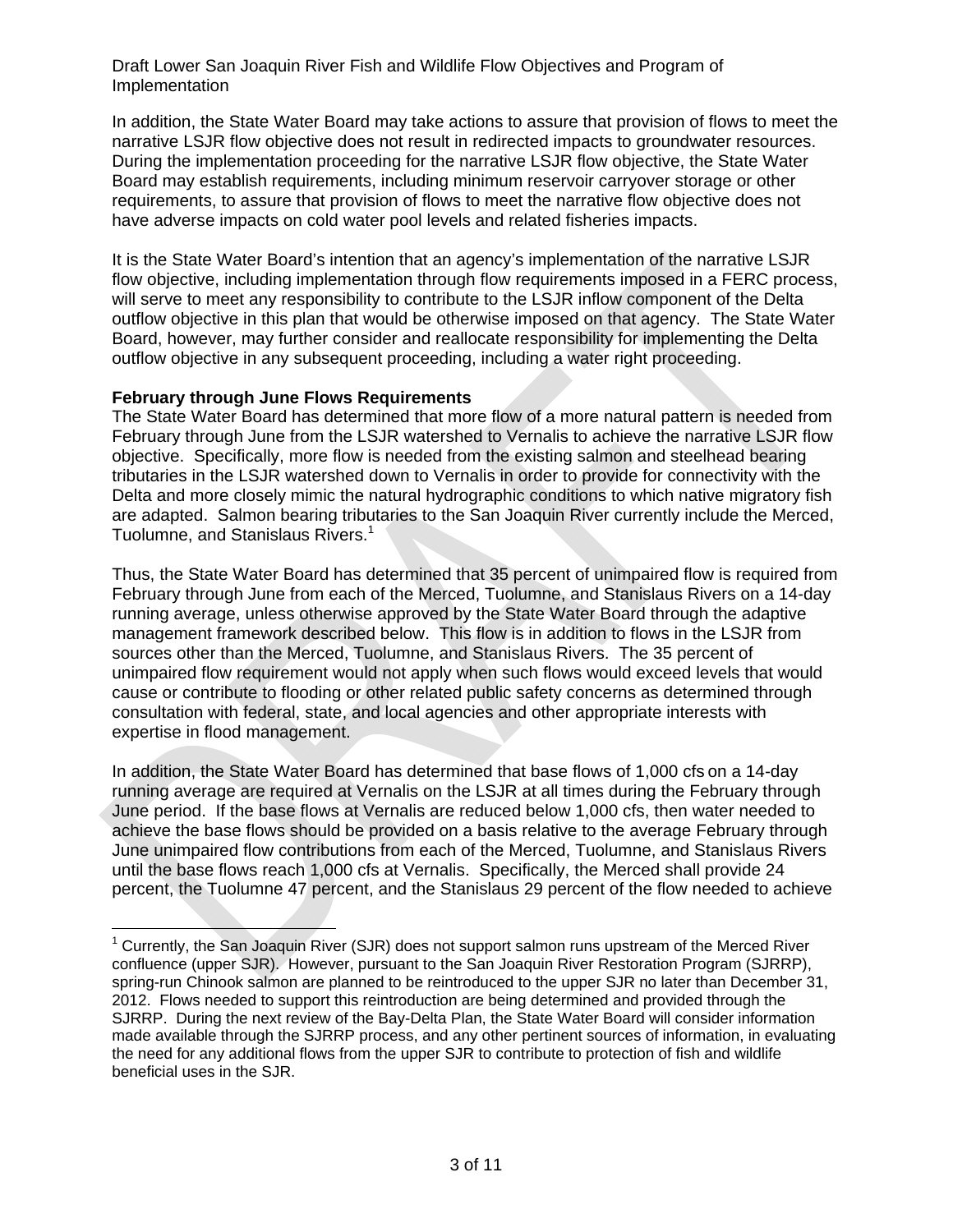a base flow of 1,000 cfs at Vernalis unless otherwise approved through the Implementation Plan or adaptive management processes described below.

# Implementation of February Through June Flow Requirements

Implementation of the February through June LSJR flow requirements will require the development of specific measures to achieve, monitor, and evaluate compliance with the February through June flow requirements, including compliance with the percent unimpaired flow and base flow requirements. Accordingly, State Water Board staff will convene an Implementation Workgroup consisting of persons with expertise in fisheries management, unimpaired flows, and operations on the LSJR, Merced, Tuolumne, and Stanislaus Rivers to develop recommendations for such measures that will best achieve the February through June flow requirements while minimizing water supply costs. The recommendations shall be included in an Implementation Plan that shall be submitted to the Executive Director of the State Water Board for approval within 180 days from the date of the Office of Administrative Law's (OAL) approval of this amendment to the Bay-Delta Plan. The Implementation Plan will then be considered in State Water Board water right proceedings, FERC licensing proceedings, or other implementation actions to achieve the February through June flows.

# Annual Adaptive Management of February through June Flow Requirements

The February through June percent of unimpaired flow requirement described above may be adaptively managed on an annual basis in order to achieve the narrative LSJR flow objective and minimize water supply impacts, as described below. Any adaptive management of flows must not result in flows of less than 25 percent of unimpaired flow from each of the Merced, Tuolumne, and Stanislaus Rivers over the entire February through June period.<sup>2</sup> Specifically, instantaneous flows and monthly, daily, and 14-day running average flows may be changed over the particular averaging period on each tributary as long as average flows over the entire five-month period are no less than 25 percent of unimpaired flow on each tributary. This flow is in addition to flows in the LSJR from sources other than the Merced, Tuolumne, and Stanislaus Rivers. At all times, base flows must be met. The adaptive management of flows does not have to rely on the unimpaired flow percentage method, but instead can use pulse flows or other management approaches, as long as the requisite unimpaired flow percentage for the entire February through June period is met.

The State Water Board or other responsible entity will establish a Coordinated Operations Group (COG), which will be comprised of the Department of Fish and Game (DFG); National Marine Fisheries Service (NMFS); United State Fish and Wildlife Service (USFWS); representatives of water users on the Merced, Tuolumne, and Stanislaus Rivers; and any other representatives deemed appropriate by the Executive Director. In order to inform implementation actions, State Water Board staff will work with the COG and interested persons to develop procedures for an adaptive management process, to be submitted for approval by the Executive Director within one year following the date of OAL's approval of this amendment to the Bay-Delta Plan. The procedures shall allow the COG or its members to propose annual adaptive management of flows during the February through June period by preparing a proposed adaptive management plan, subject to approval by the Executive Director. Any member of the COG may submit a proposed adaptive management plan to modify the timing of flows during the February through June time frame in order to better protect fishery resources in the LSJR, Stanislaus, Merced, and Tuolumne Rivers. Any adaptive management plan that

 $\overline{a}$ 

 $2$  Flows may exceed 35 percent of unimpaired flow from each of the tributaries, but the annual adaptive management does not require such flows.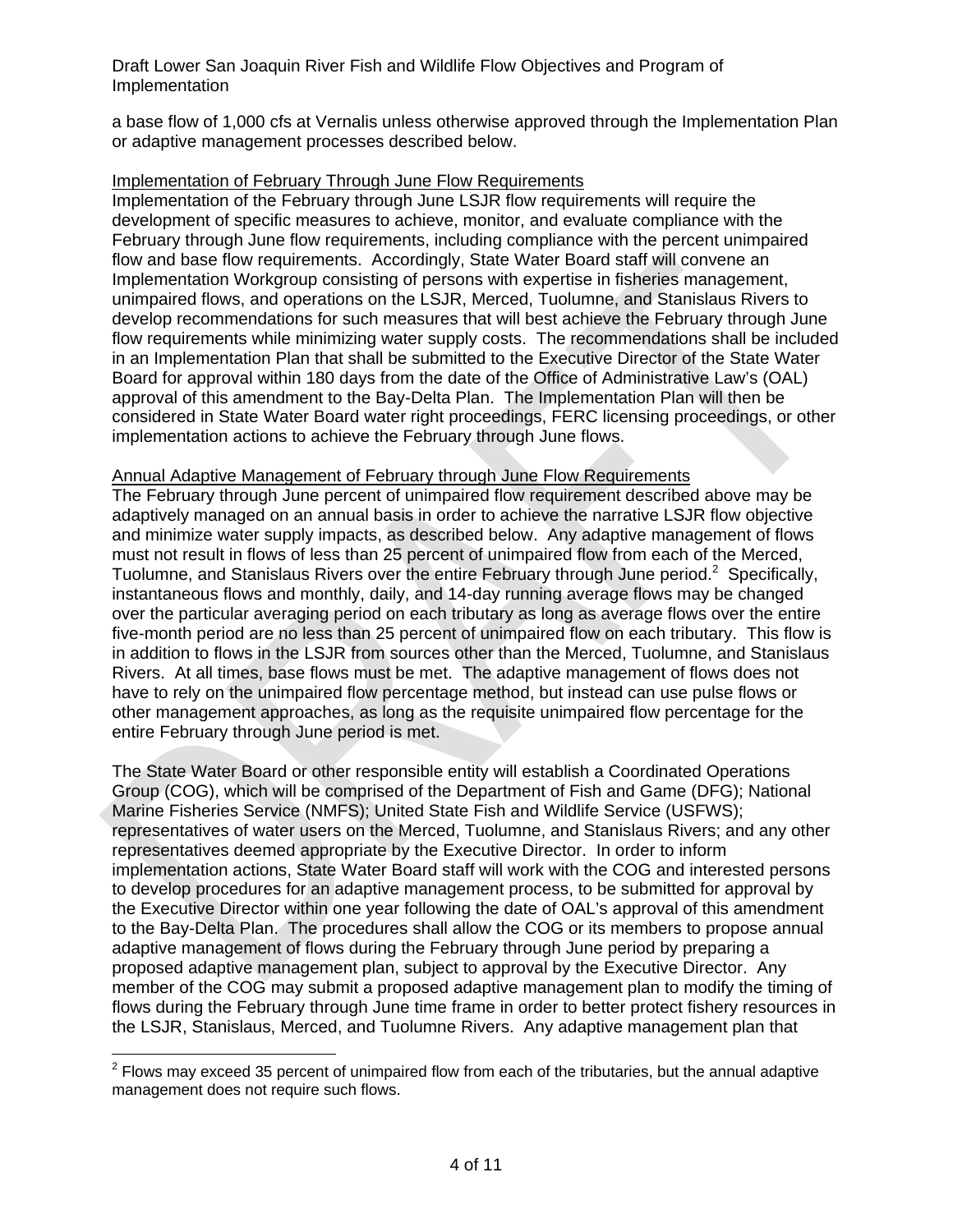would modify the total quantity of flow over the entire February through June period must be agreed to by all members of the COG prior to submitting it to the Executive Director. Other interested persons may provide information to inform the COG process and the Executive Director's consideration of any adaptive management plan.

The State Water Board recognizes that an adaptive management plan may not be able to accurately forecast conditions that may actually occur during the February through June period. Accordingly, as long as the approved adaptive management plan is designed to achieve the applicable unimpaired flow range described above, compliance with the plan will be deemed compliance with those flows.

# Long-term Adaptive Management of February through June Flow Requirements

Based on future monitoring and evaluation of flow information developed for the LSJR, Merced, Tuolumne, and Stanislaus Rivers, the State Water Board may allow modifications to the numeric requirements in this program of implementation that will achieve the narrative LSJR flow objective. For example, FERC licensing proceedings on the Merced and Tuolumne Rivers are expected to yield specific information on in-stream flow needs for those tributaries. To obtain similar information for the Stanislaus River, the State Water Board will require the development of any additional information needed to inform specific instream flow needs on the Stanislaus River. The State Water Board expects this information to inform specific measures that may be used to adaptively implement the narrative LSJR flow objective.

Specifically, the State Water Board may use subsequently developed information to approve modifications to the required base flow, percentage of unimpaired flows, and upper end of flows at which a percentage of unimpaired flows are no longer required. The required percentage of unimpaired flow may range between 25 and 45 percent of unimpaired flow from any one tributary over the entire February through June period and the base flows at Vernalis may range from 800 to 1200 cfs. The State Water Board may authorize these modifications at its own discretion. In addition, the Executive Director of the State Water Board may approve a request made by the COG for such modifications. Any modification to the February through June flow requirements do not have to rely on the unimpaired flow percentage method, but instead can use other management approaches (such as requiring specific flow levels to support identified ecosystem functions achieved at those levels), as long as the total quantity of water that would be provided over the entire February through June period is between 25 percent and 45 percent of unimpaired flow.

# **October Flow Requirements**

The State Water Board will reevaluate the assignment of responsibility for meeting the October pulse flow requirement during a water right proceeding, FERC licensing proceeding, or other proceeding, in order to optimize protection for fish and wildlife beneficial uses and minimize impacts to water supplies.

The State Water Board will require monitoring and special studies (discussed below) during the water rights and FERC processes to determine what, if any, changes should be made to the October pulse flow requirement and its implementation to achieve the narrative LSJR flow objective. Based on the analyses of fall flow needs, the State Water Board will evaluate the need to modify the October pulse flow requirements in the next update of the Bay-Delta Plan.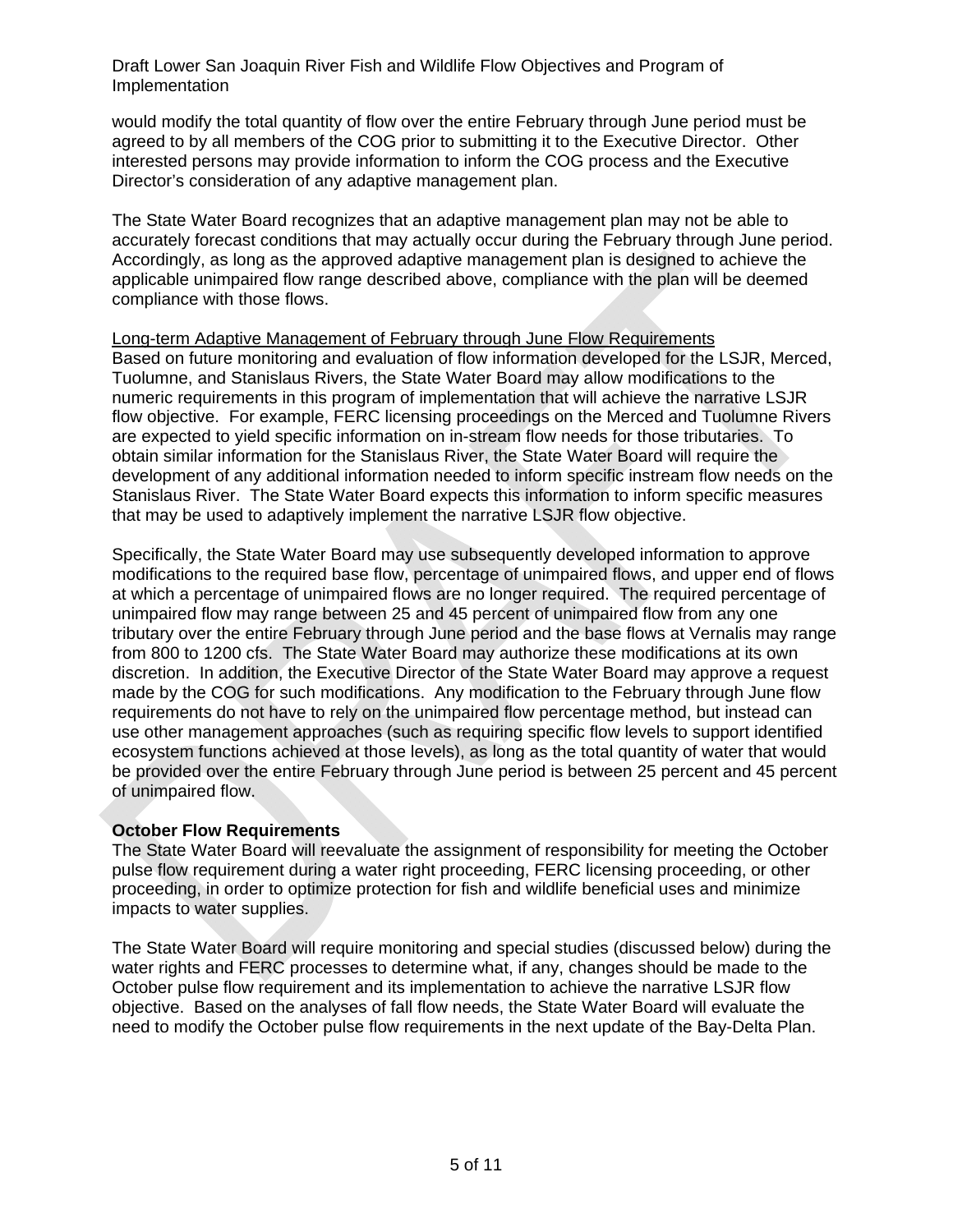# **Flow Requirements at Other Times of Year (July through September and November through January)**

The State Water Board has not established flow requirements for the July through September and November through January time frames that are necessary to implement the narrative LSJR flow objective. The State Water Board will require monitoring and special studies (discussed below) during the water rights and FERC processes to be conducted to determine what, if any, flow requirements should be established for these time frames to achieve the narrative LSJR flow objective. Results from the monitoring and special studies program shall be used to inform the FERC proceedings on the Merced and Tuolumne Rivers and to inform potential changes to the LSJR flow objectives and program of implementation, and other changes to the Bay-Delta Plan.

# **Variance for State of Emergency**

At its discretion or at the request of any affected responsible agency or person, the State Water Board may authorize a temporary variance to the implementation of the narrative LSJR flow objective or October flow objective if the State Water Board determines that either (i) there is an emergency as defined in the California Environmental Quality Act (Pub. Resources Code, § 21060.3); or (ii) the Governor of the State of California or a local governing body has declared a state or local emergency pursuant to the California Emergency Services Act (Gov. Code, § 8550 et seq.). Before authorizing any temporary variance, the State Water Board must finds that measures will be taken to reasonably protect the beneficial use in light of the circumstances of the emergency.

# **Other State Water Board Activities**

In addition to the actions listed above, the State Water Board is currently in the process of conducting a comprehensive review and update of the remainder of the Bay-Delta Plan focused on needed changes to protect fish and wildlife beneficial uses not addressed by the current amendment to establish revised LSJR flows. Specifically, the comprehensive review and update to the Bay-Delta Plan will address inflows from other tributaries to the Bay-Delta, Delta outflows, Old and Middle River flows, and State Water Project (SWP) and Central Valley Project (CVP) operational constraints. In conjunction with the updates to the Bay-Delta Plan, the State Water Board will undertake proceedings to implement changes to the Bay-Delta Plan through water right or other measures. In addition to the updates to the Bay-Delta Plan and its implementation, the State Water Board is also in the process of establishing and implementing flow requirements for priority Delta tributaries. As discussed above, hydropower projects on the Merced and Tuolumne Rivers are also currently in the FERC relicensing process. Pursuant to its Clean Water Act section 401 approval authority, the State Water Board will assure that renewed licenses are appropriately conditioned to ensure compliance with the LSJR flow objectives and other applicable water quality requirements. It is expected that all of the actions listed above will contribute to the protection of fish and wildlife beneficial uses in the Bay-Delta Estuary.

# **Actions by the Regional Water Quality Control Boards**

The Central Valley Regional Water Quality Control Board (Central Valley Board) and San Francisco Bay Regional Water Quality Control Board (San Francisco Bay Board) (collectively Regional Water Boards) are undertaking various actions that will assist in achieving the narrative LJSR flow objective, including actions to monitor, study, and regulate water quality conditions in the LSJR and Bay-Delta watershed. The Regional Boards should continue to develop and implement their regional monitoring programs, Surface Water Ambient Monitoring Program activities, and other special studies and monitoring projects to fully understand the effects of water quality conditions in the LSJR and Bay-Delta on fish and wildlife beneficial uses.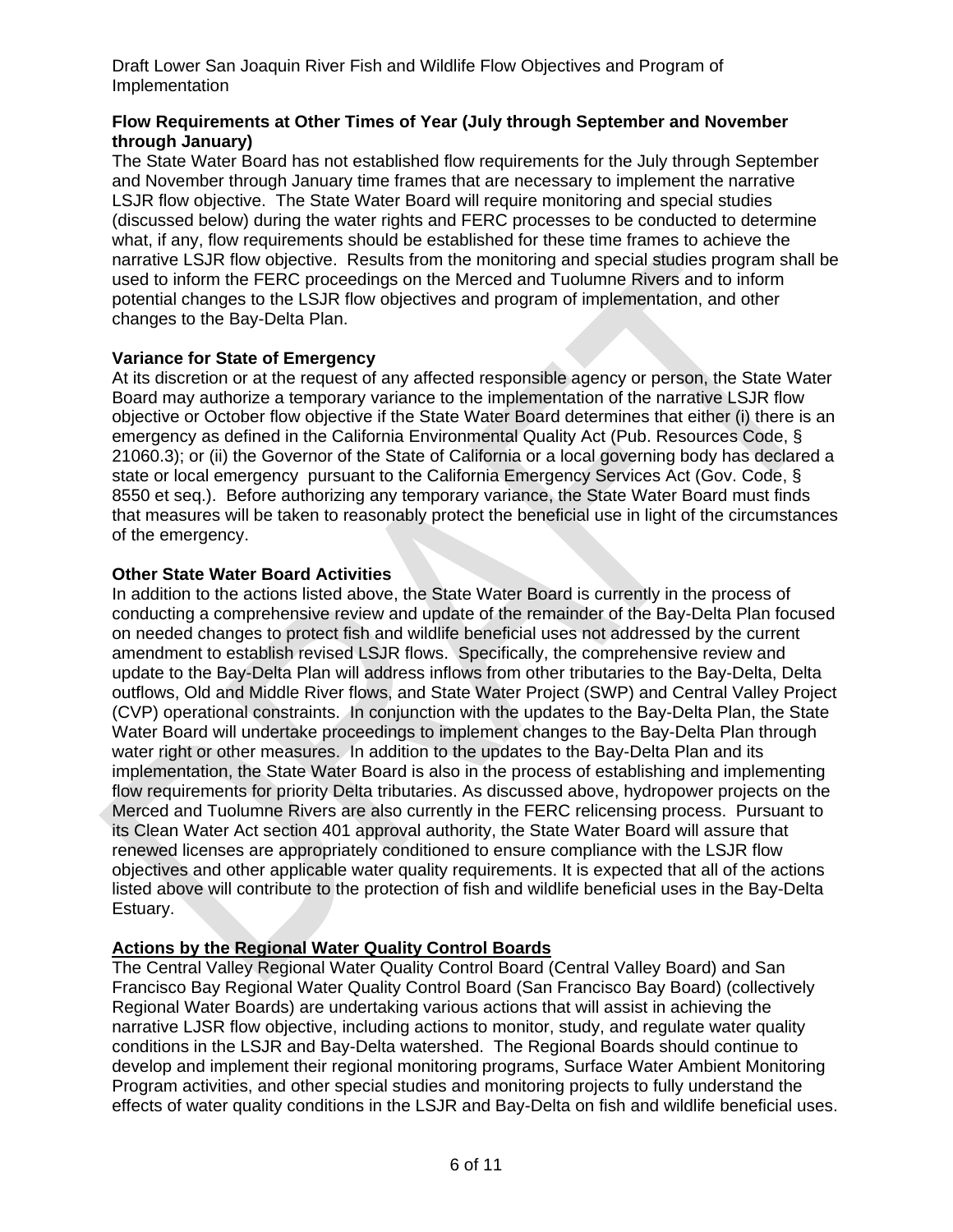Regional Water Board regulatory programs should continue to use this information to develop appropriate policies and regulatory requirements including: Clean Water Act section 303(d) impaired water bodies listings, Total Maximum Daily Loads, Waste Discharge Requirements, and National Pollution Discharge Elimination System permit requirements to protect native fish and wildlife in the LSJR and Bay-Delta. Specifically, water quality conditions should be evaluated and regulated from an ecosystem perspective and should address direct and indirect effects and synergistic effects of the following high priority water quality issues for the protection of fish and wildlife: nutrients, pesticides, temperatures, dissolved oxygen, cyanotoxins, endocrine disruptors, and other priority water quality issues.

#### *[NOTE: THE FOLLOWING SECTION ON ACTIONS BY OTHER ENTITIES IS UNDER DEVELOPMENT. THE STATE WATER BOARD IS SPECIFICALLY REQUESTING COMMENTS ON THE ACTIONS THAT SHOULD BE INCLUDED IN THIS SECTION AND THE AGENCIES AND ENTITIES THAT SHOULD BE RESPONSIBLE FOR THEIR IMPLEMENTATION.]*

# **Actions by Other Entities**

Water quality and flow related actions alone, under the administration of the State and Regional Water Boards, will be inadequate to implement the narrative LSJR flow objective's goal of protecting native fish and wildlife in the LSJR and larger Bay-Delta watershed. Comprehensive planning and implementation activities must be taken that address the responsibilities of a broad group of entities outside of the State and Regional Water Boards to address the wide array of issues affecting the protection of fish and wildlife beneficial uses in the LSJR and Bay-Delta. As native anadromous fish inhabit and traverse a number of different environments, including riverine, delta, bay and ocean habitats, the actions described below involve activities within the LSJR watershed as well as activities in the Bay-Delta watershed and ocean environment. The State Water Board will use its authority, as needed and appropriate, to encourage and where appropriate, require that necessary actions by other entities are completed.

# **Major Planning and Restoration Activities**

Several major planning and restoration activities are currently underway that are expected to greatly contribute to the protection of fish and wildlife in the Bay-Delta Watershed and LSJR when implemented. The State Water Board will work to assure that its Bay-Delta planning and implementation processes are coordinated and integrated with these other processes to protect fish and wildlife in the LSJR and Bay-Delta.

# Delta Plan

As part of the 2009 Delta Reform Act (Act), the Delta Stewardship Council (Council) was formed with the responsibility for developing a Delta Plan to achieve the coequal goals established in the Act of a more reliable water supply for California and protecting, restoring, and enhancing the Delta ecosystem. The Delta Plan lays out a number of regulatory policies and recommendations to others for actions that must be taken to achieve the coequal goals, including action by the State Water Board discussed above. When implemented, the Delta Plan is expected to achieve the following: improve California's water supply reliability, protect and enhance the Delta ecosystem, protect and enhance the Delta as a place, improve water quality, reduce risk related to flooding issues, and encourage and further the use of best available science. The State Water Board and Regional Water Boards are working to implement their associated activities described in the Delta Plan and will continue to work closely with the Council to implement measures identified in the Delta Plan.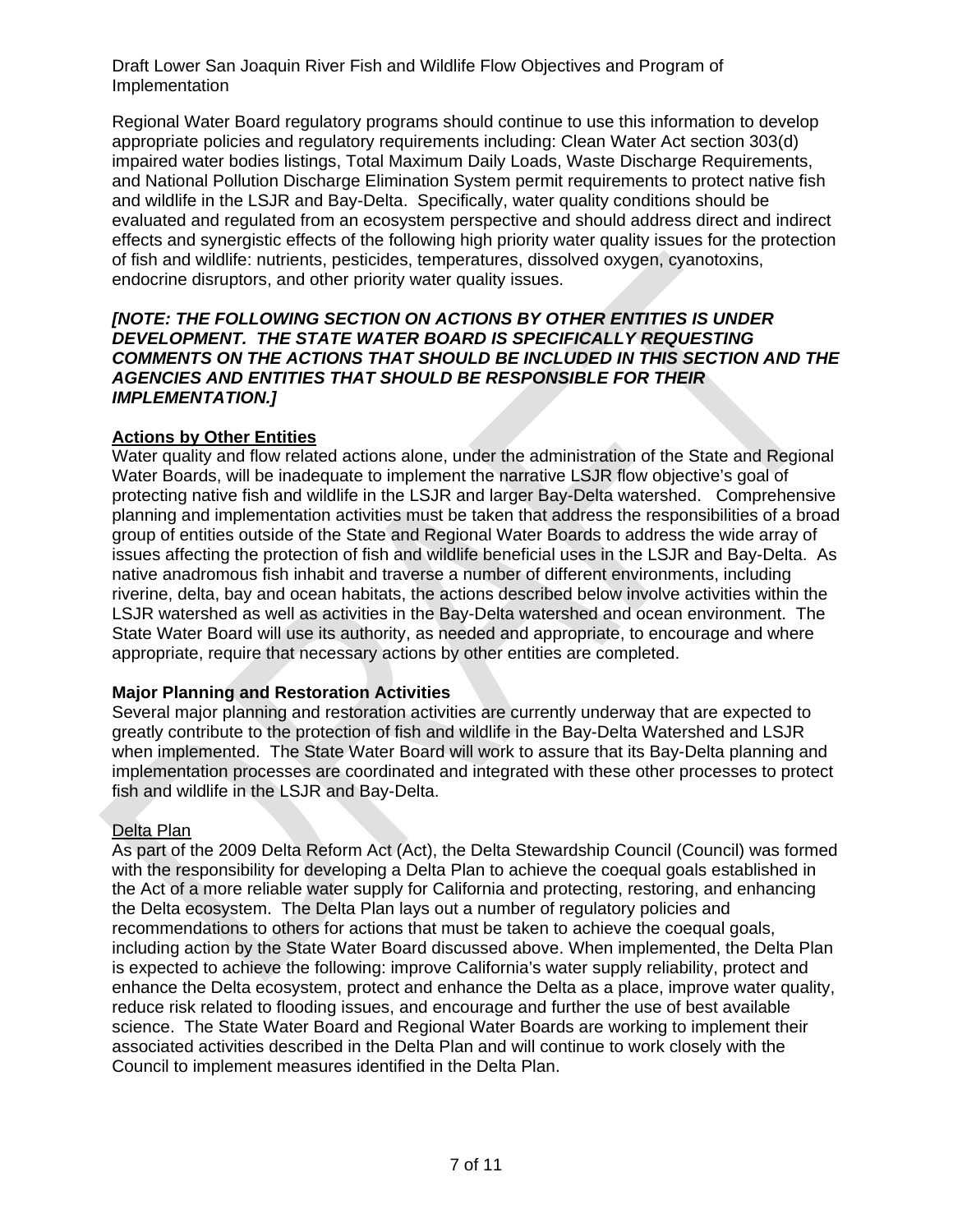# Bay Delta Conservation Plan

The Bay Delta Conservation Plan (BDCP) is a 50-year plan being prepared by a group of local water agencies, environmental and conservation organizations, State and federal agencies, and other interest groups to address threatened and endangered species concerns in the Bay-Delta. Specifically, the BDCP is being developed in compliance with the Federal Endangered Species Act and the California Natural Communities Conservation Planning Act. When complete, the BDCP will provide the basis for the issuance of endangered species permits for the operation of the SWP and CVP. At the center of the BDCP is a long-term conservation strategy that sets forth actions needed to protect native fish species and other uses. It is expected that when approved and implemented, the BDCP will provide the foundation for many of the actions that are needed to protect fish and wildlife beneficial uses in the Bay-Delta, including habitat restoration activities and changes to the operations of the SWP and CVP. The State Water Board has water right and Clean Water Act section 401 water quality certification authority over the BDCP and will assure that any permits or approvals it issues related to BDCP are appropriately conditioned to assure the protection of fish and wildlife, including native LSJR fish and wildlife that may be affected by the project.

# **San Joaquin River Restoration Program**

The San Joaquin River Restoration Program (SJRRP) is a comprehensive long-term effort to restore flows to the upper SJR from Friant Dam to the confluence with the Merced River in order to restore a self-sustaining Chinook salmon fishery in the river while reducing or avoiding adverse water supply impacts from restoration flows. The SJRRP Plan covers 153 miles of the SJR from Friant Dam to the mouth of the Merced River and involves restoring flows to approximately 60 miles of dry river bed along with significant channel and fish passage improvements. Under the SJRRP, interim flows commenced in 2009 and full restoration flows are intended to begin no later than January of 2014, with salmon reintroduction starting by the end of 2012. The State Water Board will continue to coordinate adaptive management and future changes to the Bay-Delta Plan with the SJRRP to assure the protection of fish and wildlife in the SJR basin. Following full implementation of the SJRRP, the State Water Board will also evaluate whether additional changes should be made to flow and water right or other requirements to protect fish and wildlife in the SJR.

# **Develop and Implement a Comprehensive Habitat Restoration Effort in the LSJR Basin**

Flow and flow related measures will not be adequate to fully protect and restore fish and wildlife beneficial uses in the LSJR. Suitable quantities and qualities of flow and habitat must be provided together to protect fish and wildlife. As discussed above, existing efforts are underway in the Bay-Delta and upstream SJR to address habitat issues in combination with flows, but these efforts do not extend into the LSJR, Merced, Tuolumne and Stanislaus Rivers. Similar efforts should be pursued on the LSJR to take actions to improve habitat conditions in the LSJR in coordination with implementation of the LSJR flow objectives and other local and regional habitat restoration efforts. Specifically, water users, government agencies, and others, should work together to develop and implement a comprehensive plan to address habitat impairments in the LSJR in coordination with other existing and planned efforts, including the SJRRP, BDCP, and the Delta Plan. Specific measures that should be pursued as part of that effort are discussed below.

# Improve the Quantity, Quality, and Access to Suitable Riparian and Floodplain Habitat for the Benefit of Native Fish and Wildlife

The quality and quantity of accessible seasonal floodplain habitat in the LSJR has been heavily altered over the last century, reducing or eliminating much of the suitable historic habitat. Numerous studies over the past two decades have demonstrated that aquatic and terrestrial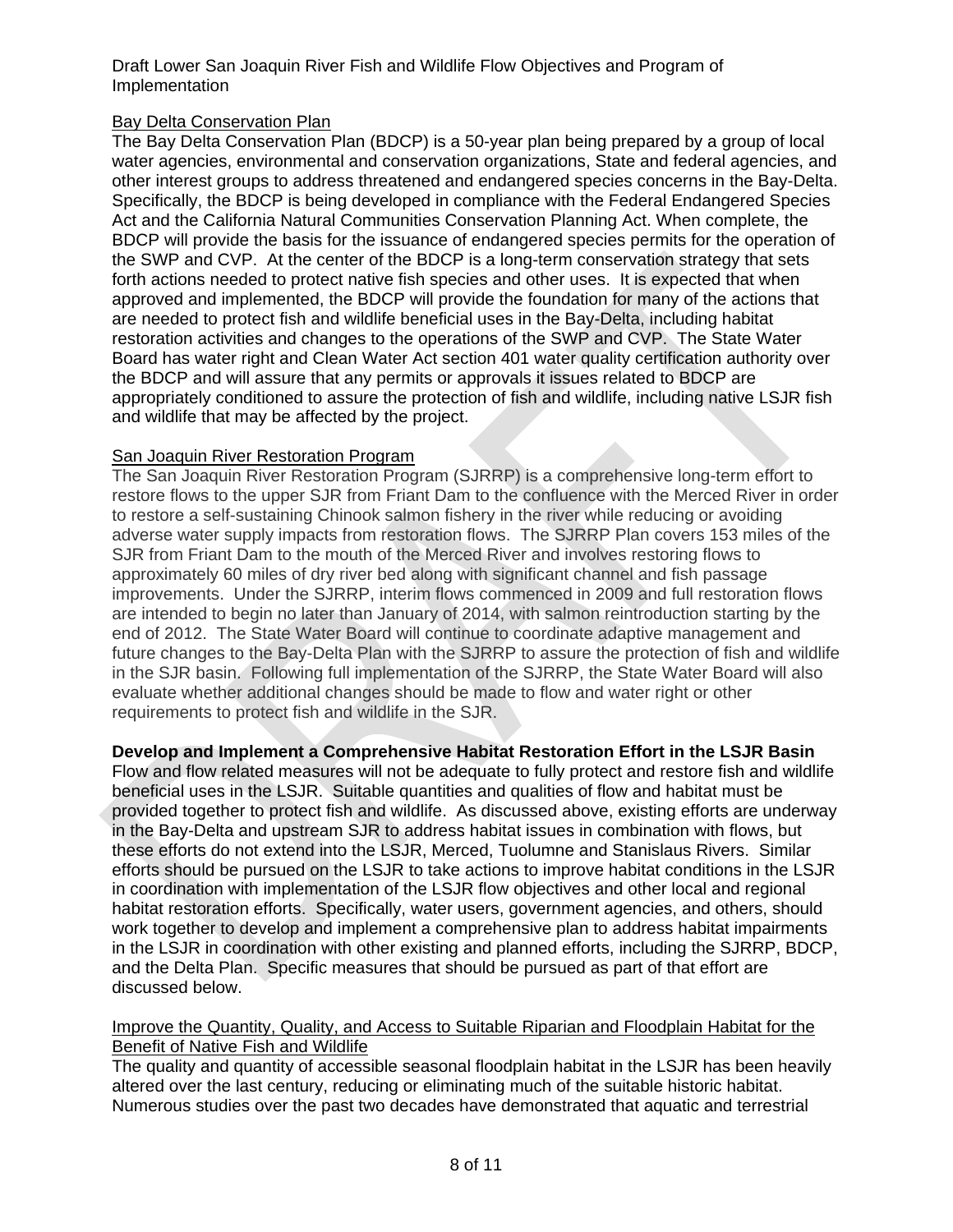organisms and ecosystems benefit from inundation of and access to seasonal floodplains. Junvenile salmonids and other fish that rear in seasonal floodplain habitats have been shown to have improved growth and survival rates from improved foraging, spawning, and refuge conditions. Actions should be taken by local, State, and federal agencies and others in the LSJR and Merced, Tuolumne and Stanislaus Rivers to improve the quality, quantity, and access to floodplain habitat in the LSJR and its major salmon bearing tributaries.

#### Improve Riparian Habitat

Riparian habitat in the LSJR and Merced, Tuolumne, and Stanislaus Rivers has been degraded for over a hundred years by water supply, flood control, changes in land use, and resource extraction activities. In addition to improving seasonal floodplain habitat discussed above, riparian habitat below the floodplain should be restored to better protect fish and wildlife beneficial uses, including improvements to provide foraging, cover, and rearing habitat and to improve temperature conditions.

#### Maximize Gravel Replacement and Maintenance Programs for Salmonid Spawning and Rearing Habitat

Dams on the major tributaries of the Bay-Delta, including tributaries to the LSJR, block the movement of gravel eroding from upstream areas needed for salmonid spawning and rearing habitat. Recruitment of these critical habitat materials is practically lost without gravel replacement and maintenance programs. Dam operators, including those on the Merced, Tuolumne, and Stanislaus Rivers, should implement and improve on existing gravel augmentation programs in coordination with fisheries agencies and other restoration activities to maximize protection of native fish and wildlife.

#### Reduce Predator Habitat

Physical modifications to river channels, including scour pits, pilings and other structures in the LSJR, Merced, Tuolumne, and Stanislaus Rivers and the Bay-Delta provide habitat and refuge for predatory fish species and increased opportunities to prey upon native LSJR fish. Actions should be taken to identify and, where appropriate, modify these habitat structures to reduce the opportunity for predation on native LSJR fish and other Bay-Delta fish of concern.

# **Regulatory, Planning, and Implementation Activities of Other Agencies**

Regulatory and planning activities of other local, State and federal agencies affect protection of fish and wildlife beneficial uses in the LSJR and Bay-Delta. The purpose and goals for these activities is often different than the narrative LSJR flow objective. Efforts to better coordinate and integrate these activities with activities to protect native LSJR and Bay-Delta fish and wildlife should be made, including the following:

# Improve Hatchery Programs

Anadromous fish hatcheries on the Merced River and other tributaries to the Bay-Delta are operated to provide mitigation for the loss of stream spawning and rearing habitat due to the construction of dams. However, operations of these hatcheries also adversely affects the viability of natural fish populations due to increased harvesting pressure, increased competition, reduced genetic integrity due to hybridization, increased prevalence of disease, and other factors. The DFG, in coordination with other appropriate entities,should develop and implement improvements to its anadromous fish hatcheries through the Fish and Game Commission policy review process to address impacts from fish hatcheries on wild stocks.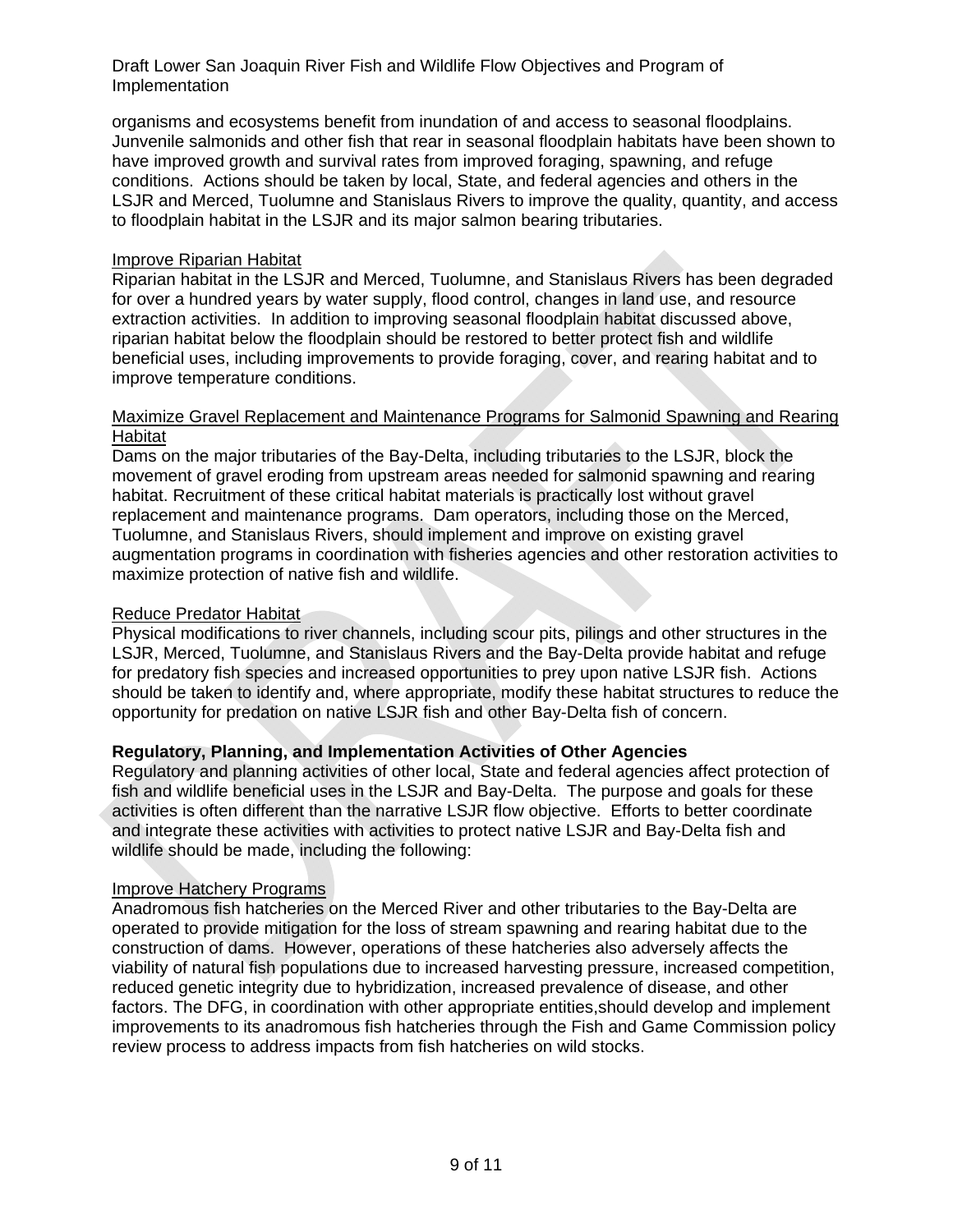Reduce the Impacts of Introduced Species on Native Species in the Bay-Delta Estuary Over time, the intentional and accidental introduction of non-native species has caused major changes in the composition of aquatic resources in the Bay-Delta Estuary. Actions are recommended for local, state and federal agencies to take corrective measures to reduce the impacts of introduced species and prevent the future introduction of non-natives species. Specifically, under the National Invasive Species Act of 1996 the DFG, USFWS, and NOAA fisheries should continue to pursue programs to determine the impacts of introduced species, on the native aquatic resources, and potential control measures. The DFG should also continue the efforts under Fish and Game Code section 6430-6439, concerning introduced species.

#### Review and Modify, if Necessary, Practices Promoting Non-Native Predators

The California Fish and Game Commission, DFG, NOAA Fisheries, and the USFWS and other responsible agencies should evaluate the appropriateness of existing practices designed to protect and promote non-native predatory fish species (including striped bass) to determine whether changes to those practices would benefit native LSJR and Bay-Delta fish species. Where appropriate, changes should be implemented to improve the protection of native species. Appropriate analysis and documentation of the decision-making process for fishing regulations, fish stocking programs and other decisions should be made available to the public and other decision makers and reviewed on a regular basis to incorporate evolving scientific information.

# Review and Modify, if Necessary, Existing Commercial and Recreational Fishing Regulations for Salmon and Steelhead

The California Fish and Game Commission and Pacific Fisheries Management Council (PFMC) should continue the evaluation of Chinook salmon and Steelhead stocks and revise existing commercial and recreational fishing regulations to better protect and restore wild populations as necessary.

# Reduce Illegal Harvesting

Illegal harvesting has a certain but un-quantified impact on fisheries that reside within the Bay-Delta Estuary and watershed. DFG and other appropriate agencies should take actions to reduce illegal harvesting of native LSJR and Bay-Delta fish species and should continue to develop and implement educational programs to discourage poaching of fishery resources.

# Develop and Implement Improvements to Barrier Programs

Results from the Vernalis Adaptive Management Plan studies have shown that installation of a physical barrier at the Head of Old River during April and May helps to improve survival of outmigrating juvenile LSJR Chinook salmon. However, from 2009 to 2011, the physical barrier was prohibited due to endangered species concerns and a non-physical barrier was installed, yielding uncertain benefits. In 2012, it was agreed that a physical barrier could be installed as long as flows were below 6,000 cfs. The USFWS, NOAA Fisheries, DFG, DWR and USBR should work together to evaluate the potential impacts and benefits of installing physical or nonphysical barriers at the Head of Old River and other locations in the Delta, and should implement appropriate changes to protect native fish and wildlife.

Evaluate Entrainment of Fish Species by the SWP and CVP in the Bay-Delta Estuary The CVP and the SWP pumping facilities in the southern Delta entrain large numbers of fish from the LSJR and Bay-Delta Watershed every year. DWR and USBR should pursue efforts to address these effects on an interim and long-term basis, including measures being developed through the BDCP planning process.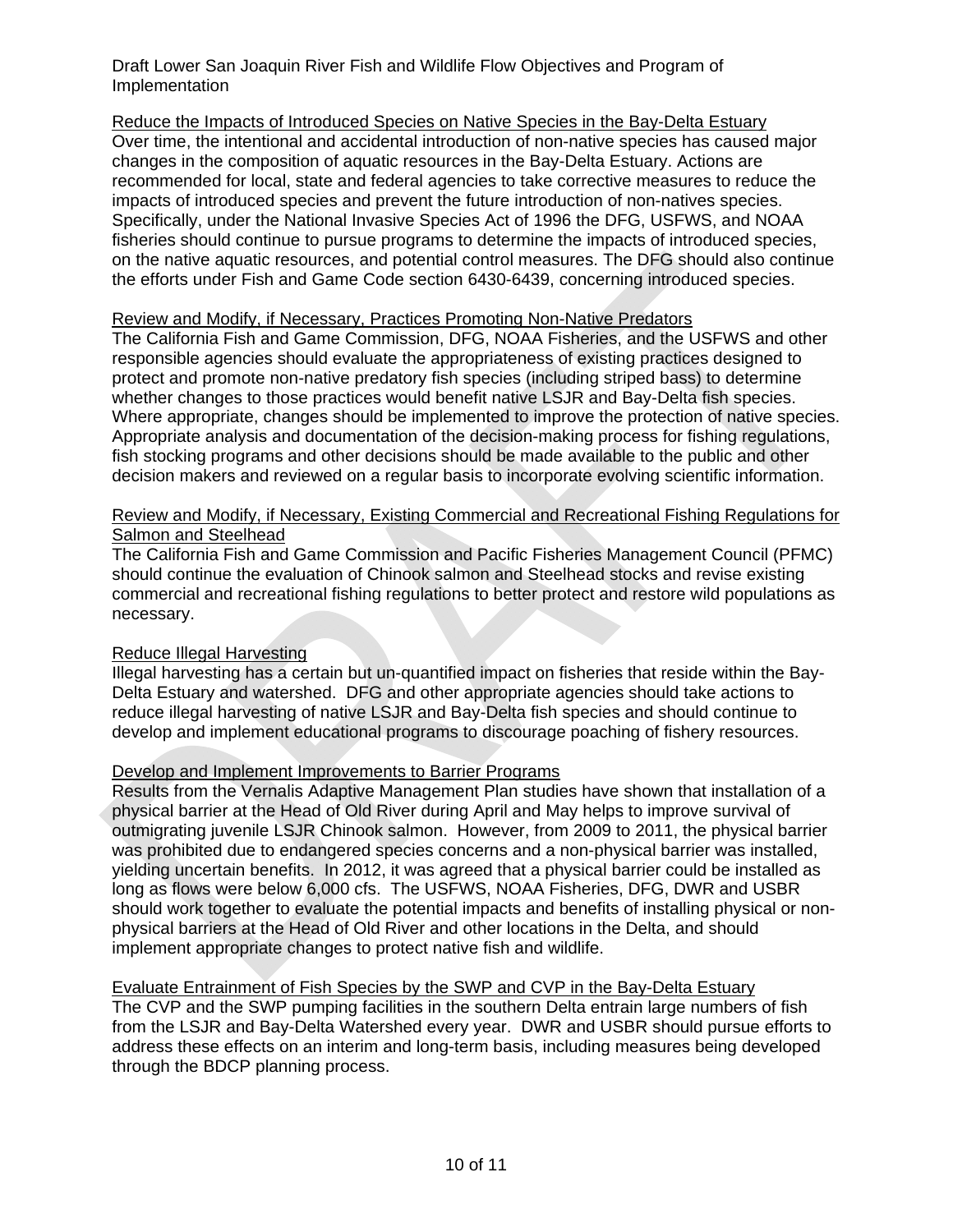# Complete a Working Salmonid Life-Cycle model for the LSJR Basin

The DFG in coordination with other appropriate entities should complete the development of a salmonid life-cycle model for the LSJR basin that predicts population level responses to changes in ecological conditions with reasonable accuracy. The life-cycle model should address flow and non-flow related factors and should undergo regular updating with accompanying peer review. This model should be made available to decision makers and the public to inform adaptive management and other decision making.

# Evaluate and Implement Improvements to the Flood Control Measures

The USACOE and other appropriate local and state flood control agencies should evaluate whether changes could be made to flood control requirements to improve the protection of native LSJR and Bay-Delta fish and wildlife while maintaining equivalent flood control infrastructure and practices. Specifically, reservoir storage requirements, levee setback criteria, levee vegetation limitations and other issues should be addressed to identify and implement improvements where appropriate.

# **New Special Studies, Monitoring, and Reporting Requirements**

*Add new section with the text below to the end of Chapter IV. Program of Implementation, Section D. Monitoring and Special Studies Program:* 

# **LSJR Fish and Wildlife Flow Objectives**

In order to inform real time adaptive management and long-term management of flows on the LSJR for the protection of fish and wildlife beneficial uses, the State Water Board will require the development of a comprehensive monitoring, special studies, evaluation, and reporting program, referred to as the San Joaquin River Monitoring and Evaluation Program (SJRMEP). During the water right and FERC proceedings to implement the narrative LSJR flow objective, the State Water Board will establish responsibility for the development and implementation of the SJRMEP. The SJRMEP shall be developed with input from the COG and shall be subject to approval by the Executive Director of the State Water Board. The SJRMEP shall, at a minimum, include monitoring, special studies, and evaluations of flow related factors on the viability of native San Joaquin River watershed fish populations, including abundance, spatial extent (or distribution), diversity (both genetic and life history), and productivity. The SJRMEP shall include regular reporting and evaluation of monitoring and special studies data. Evaluations of monitoring and special studies data shall be subject to regular outside scientific review. The Executive Director may direct or approve changes to the SJRMEP based on monitoring and evaluation needs. The SJRMEP shall be integrated and coordinated with existing monitoring and special studies programs on the LSJR, including monitoring and special studies being conducted pursuant to federal biological opinion requirements and as part of the FERC licensing proceedings for the Merced and Tuolumne Rivers.

Specifically, the SJRMEP shall evaluate the effect of flow conditions at various times of year, including spring (February through June), fall (including October), summer, and winter months on the abundance, spatial extent, diversity, and productivity of native LSJR fish species in order to inform adaptive management and future changes to the LSJR flow objectives and their implementation. The SJRMEP shall be integrated with existing and new monitoring and science programs being developed by the Central Valley Regional Board and the Delta Science Program.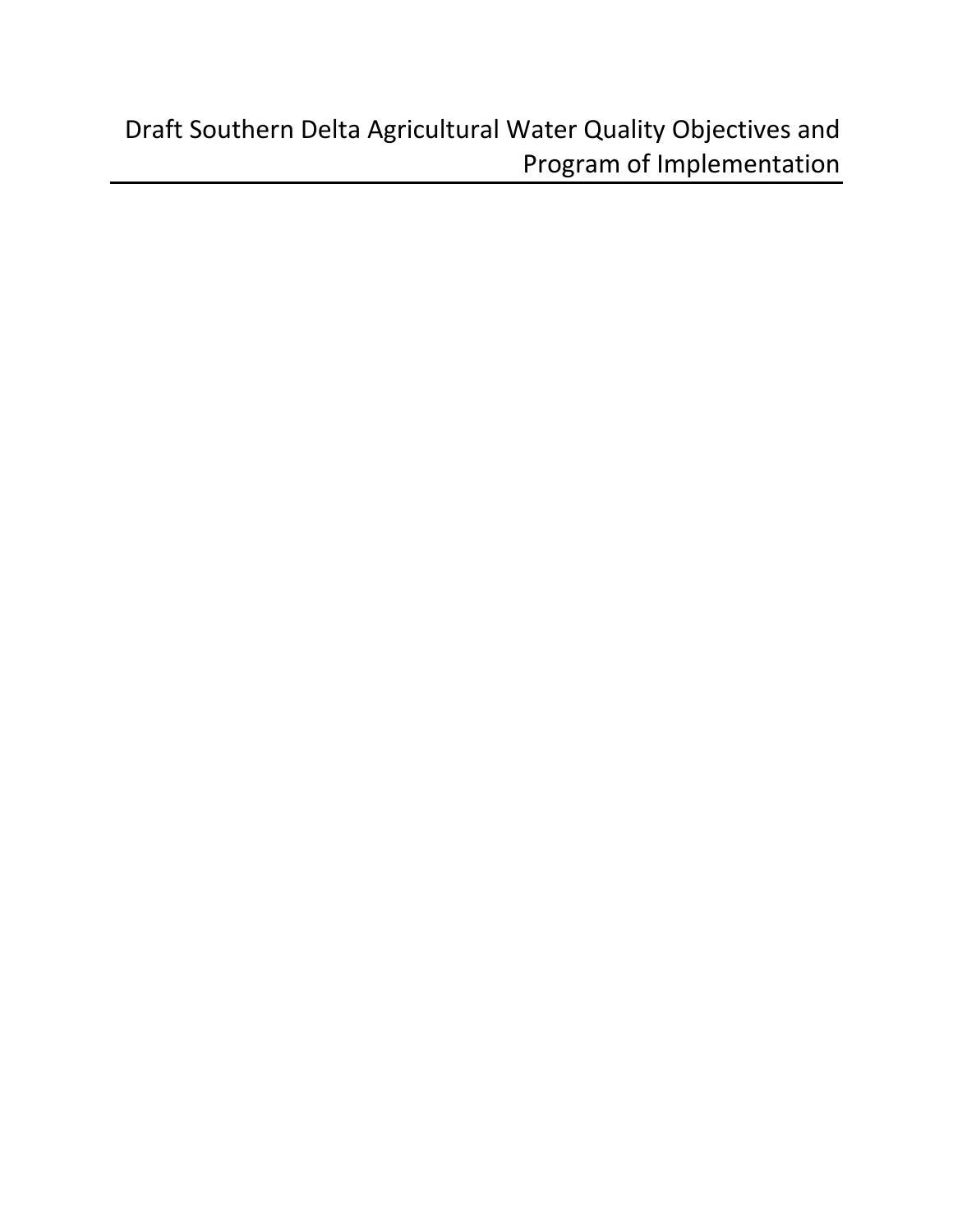# **Draft Southern Delta Agricultural Water Quality Objectives**

| <b>TABLE 2</b><br><b>WATER QUALITY OBJECTIVES FOR AGRICULTURAL BENEFICIAL USES</b>  |                         |                                          |                                                              |                             |             |              |  |  |  |  |  |
|-------------------------------------------------------------------------------------|-------------------------|------------------------------------------|--------------------------------------------------------------|-----------------------------|-------------|--------------|--|--|--|--|--|
| <b>COMPLIANCE</b><br><b>LOCATIONS</b>                                               | <b>STATION</b>          | <b>PARA-</b><br><b>METER</b>             | <b>DESCRIPTION</b>                                           | <b>WATER</b><br><b>YEAR</b> | <b>TIME</b> | <b>VALUE</b> |  |  |  |  |  |
| <b>SOUTHERN DELTA SALINITY</b>                                                      |                         |                                          |                                                              |                             |             |              |  |  |  |  |  |
| San Joaquin River at<br>Airport Way Bridge,<br>Vernalis<br>- and -                  | $C-10$ [5]<br>(RSAN112) | <b>Electrical Con-</b><br>ductivity (EC) | Maximum 30-day running<br>average of mean daily EC<br>(dS/m) | All                         | All         | 1.0          |  |  |  |  |  |
| San Joaquin River from<br>Vernalis to Brandt Bridge<br>- and -                      | $C-6$ [5]<br>(RSAN073)  |                                          |                                                              |                             |             |              |  |  |  |  |  |
| <b>Middle River from Old</b><br>River to Victoria Canal<br>$-$ and $-$              | $C-8$ [5]<br>(ROLD69)   |                                          |                                                              |                             |             |              |  |  |  |  |  |
| <b>Old River/Grant Line Canal</b><br>from head of Old River to<br><b>West Canal</b> | $P-12$ [5]<br>(ROLD59)  |                                          |                                                              |                             |             |              |  |  |  |  |  |

[5] *Monitoring for attainment of the numeric salinity objectives may be modified as part of the Monitoring and Reporting Protocol described in the implementation plan. Prior to establishing the Monitoring and Reporting Protocol, attainment of these numeric salinity objectives will be determined at the indicated locations.*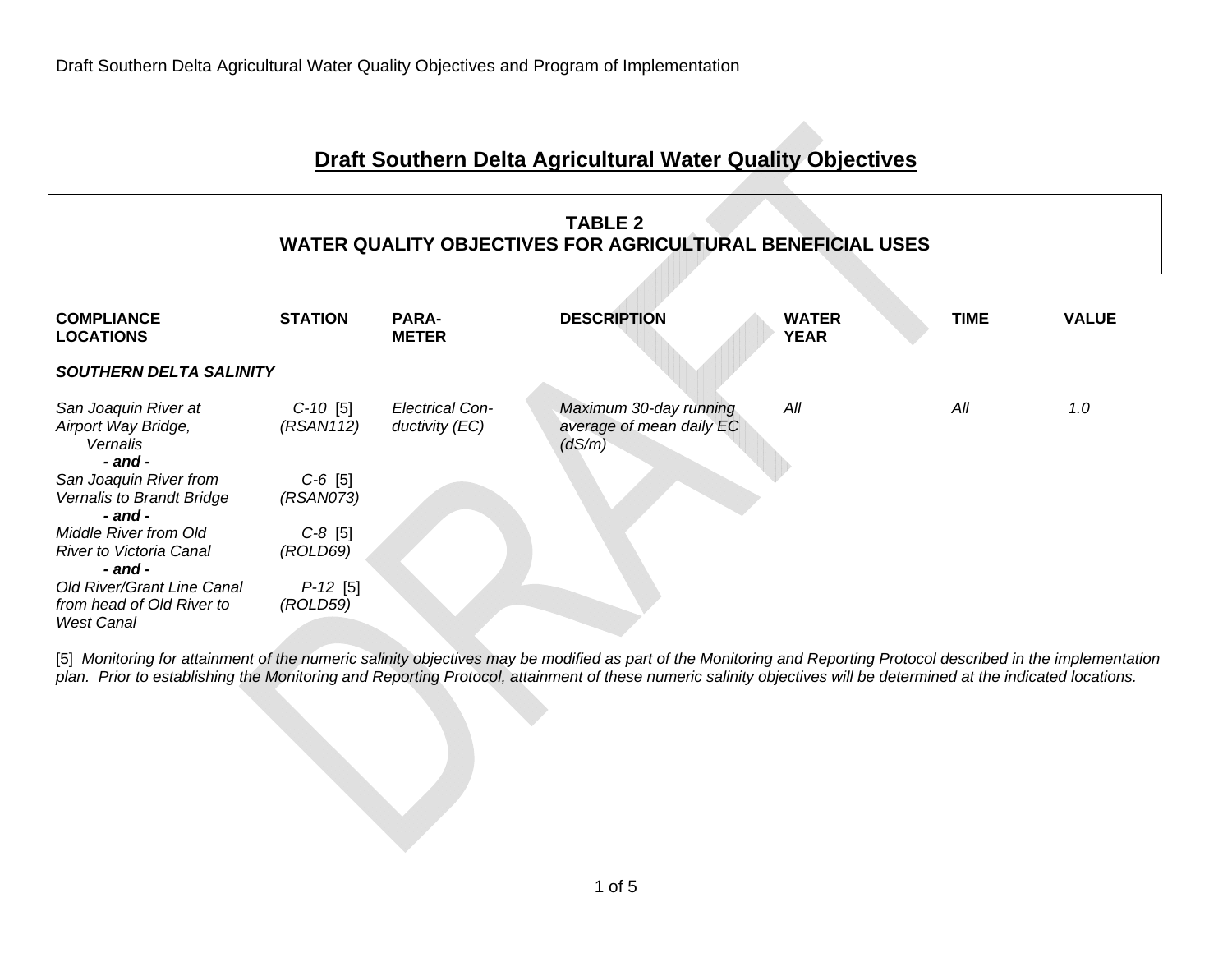# **Draft Southern Delta Agricultural Water Quality Objectives Program of Implementation**

*Replace entirely Chapter IV. Program of Implementation, B. Measures Requiring a Combination of State Water Board Authorities and Actions by Other Entities, 1. Southern Delta Agricultural Salinity Objectives with the following:* 

# **1. Southern Delta Agricultural Water Quality Objectives**

Table 2 of the Bay-Delta Plan includes numeric salinity objectives that provide reasonable protection of agricultural beneficial uses of the southern Delta. These objectives supersede the southern Delta salinity objectives contained in the 2006 Water Quality Control Plan for the San Francisco Bay-Sacramento-San Joaquin Delta Estuary and the reference to these objectives in the Central Valley Regional Water Quality Control Board's (Central Valley Board) Water Quality Control Plan for the Sacramento and San Joaquin River Basins.

Salinity conditions in the southern Delta are affected by salt loading from the San Joaquin River as it enters the southern Delta at Vernalis and by local sources and evapo-concentration of salinity within the southern Delta. Salinity conditions are also affected by the capacity of the southern Delta water bodies to assimilate these salinity inputs. This assimilative capacity is potentially affected by hydrodynamic conditions such as water levels and the direction and magnitude of flow in the various channels of the southern Delta.

Existing salinity conditions in the southern Delta have been determined to be suitable for all agricultural crops, therefore individual elements of the program of implementation for these numeric salinity objectives are intended to either maintain, or improve upon existing conditions.

# State Water Board Regulatory Actions

 $\overline{a}$ 

The southern Delta water quality objectives for protection of agricultural beneficial uses listed in Table 2 will be implemented as follows:

i. In order to maintain current protective salinity levels in the southern Delta, USBR's water rights will continue to be conditioned to require compliance with a salinity level of 0.7 deciSiemens per meter (dS/m) from April through August and 1.0 dS/m from September through March in the San Joaquin River at the Airport Way Bridge near Vernalis<sup>1</sup>. This water right responsibility may be modified after adoption of a TMDL or other salinity management plan by the State Water Board or Central Valley Board that identifies more appropriate salinity concentrations in the San Joaquin River at Vernalis. DWR and USBR's water rights will be conditioned to require the development and implementation of a Comprehensive Operations Plan to fully address the impacts of SWP and CVP export operations on water levels and flow conditions that might affect the assimilative capacity for local sources and evapo-concentration of salinity in the southern Delta. The plan shall include detailed information regarding the configuration and operations of any facilities relied upon in the plan, and shall identify specific performance goals (i.e. water levels, flows, etc.) for these facilities. Monitoring requirements needed to measure compliance with these specific performance goals in this plan should be included in the Monitoring and Reporting Protocol, discussed below. DWR and USBR will be required

<sup>&</sup>lt;sup>1</sup> Water rights Decision 1641 includes conditions on USBR's water rights requiring implementation of EC levels of 0.7 mmhos/cm from April through August and 1.0 mmhos/cm from September through March. Units of mmhos/cm are equal to units of dS/m.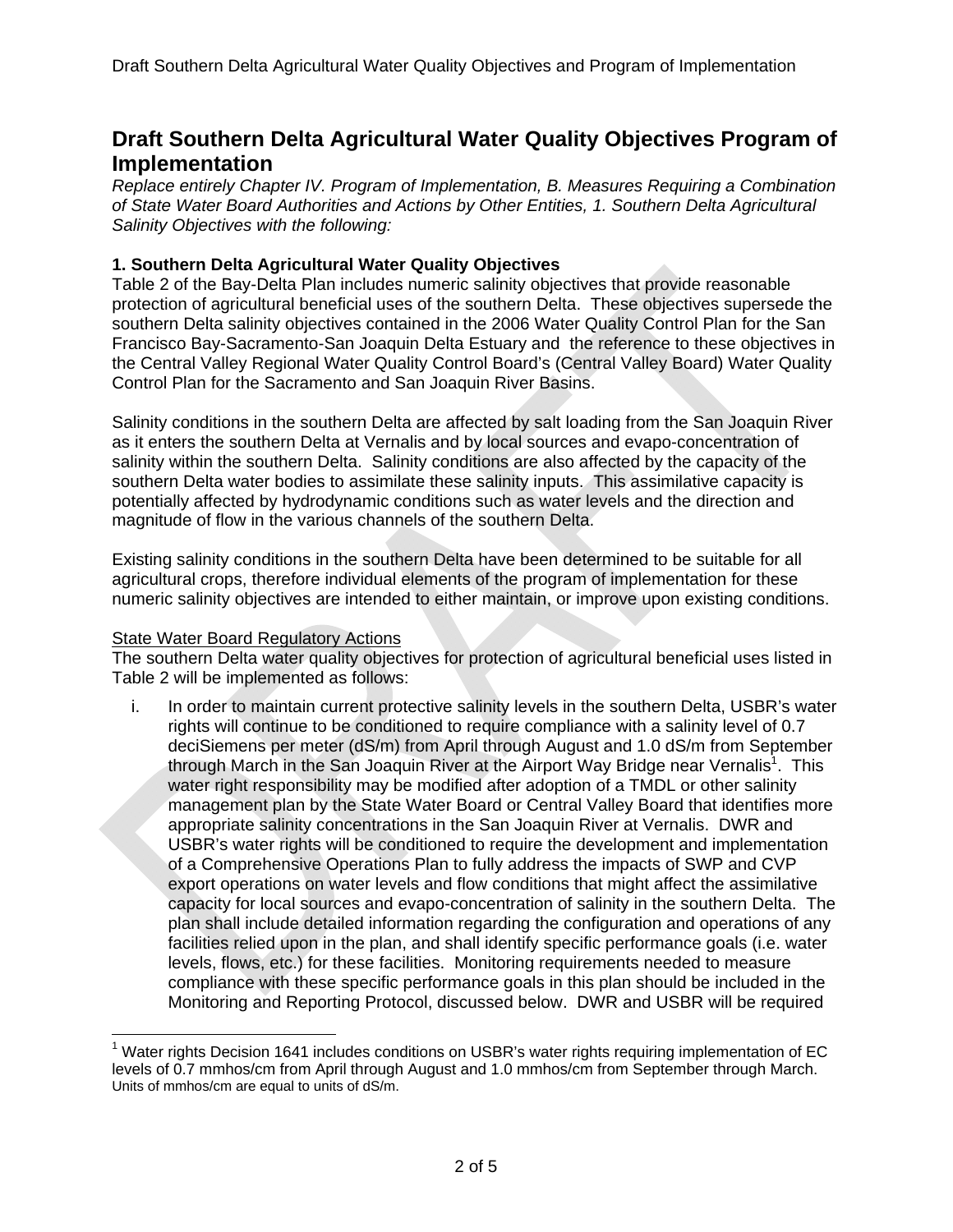to work together with the South Delta Water Agency (SDWA), State Water Board staff, other state and federal resource agencies, and local stakeholders to develop the plan, and will be required to hold periodic coordination meetings, no less than quarterly, throughout implementation of the plan.

The State Water Board requests DWR and USBR to submit the Comprehensive Operations Plan to the Executive Director for approval within six months from the date of the Office of Administrative Law's (OAL) approval of this amendment to the Bay-Delta Plan. Notwithstanding voluntary compliance with this measure, at a minimum, the State Water Board will require DWR and USBR to submit the plan within six months after the board has adopted a final order in a water right proceeding to require compliance with this measure. Once approved, the plan shall be reviewed annually, and updated as needed, with a corresponding report submitted by December 31 each year to the Executive Director for approval.

- ii. DWR and USBR's water rights will be conditioned to require continued operations of the agricultural barriers at Grant Line Canal, Middle River, and Old River at Tracy, or other reasonable measures, to address the impacts of SWP and CVP export operations on water levels and flow conditions that might affect the assimilative capacity for local sources and evapo-concentration of salinity in the southern Delta. This shall include modified design or operations as determined by the Comprehensive Operations Plan.
- iii. DWR and USBR's water rights will be conditioned to require completion of the Monitoring Special Study, Modeling Improvement Plan, and Monitoring and Reporting Protocol described in this Chapter, Section D*.* Monitoring and Special Studies Program, Part 2. Southern Delta Agricultural Water Quality Objectives.

The Monitoring and Reporting Protocol will provide the data necessary to assess attainment of the numeric salinity objectives for the southern Delta through the above program of implementation. Prior to establishing the Monitoring and Reporting Protocol, attainment of the numeric salinity objectives for the southern Delta will be assessed at stations C-10, C-6, C-8, and P-12, which USBR and DWR will be required to continue to operate.

iv. In addition to the above requirements, implementation of revised San Joaquin River flow objectives will increase inflow of low salinity water into the southern Delta during February through June which will assist in achieving the southern Delta water quality objectives during that time.

# State Water Board Funding of Programs

i. State Water Board administered funding assistance for salinity-related projects will aid in implementing the Vernalis and interior southern Delta salinity objectives. Potential funding sources include the Clean Water State Revolving Fund Loan Program, the Agricultural Drainage Loan Program, the Agricultural Drainage Management Loan Program, and Federal Clean Water Act Section 319 Nonpoint Source Implementation Program.

To the extent necessary, the State Water Board may take other water right actions and water quality actions, in concert with actions by other entities, to implement the objectives.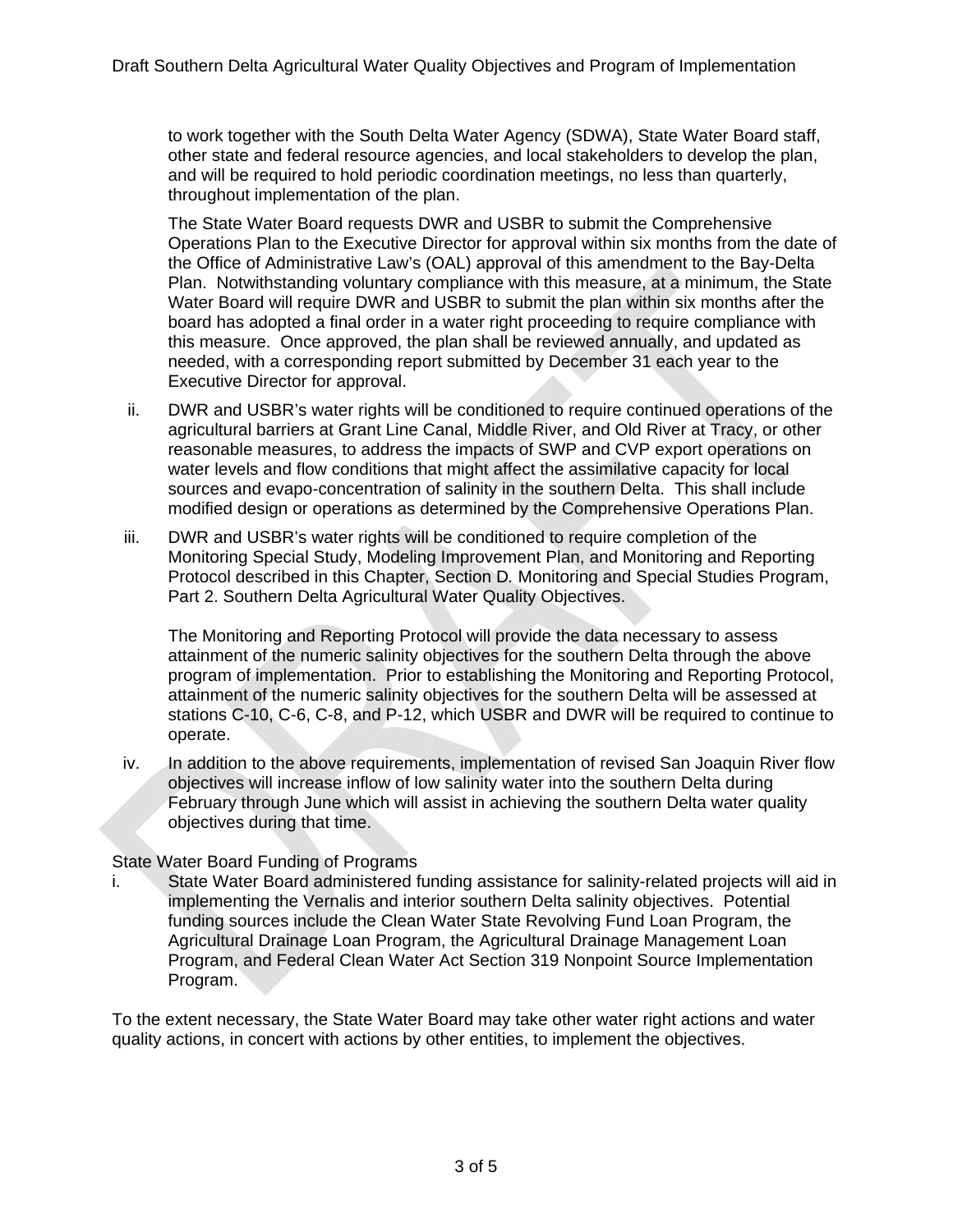# Central Valley Board Regulatory Actions

The Central Valley Board is undertaking the following efforts, which will assist in implementing the Vernalis and interior southern Delta salinity objectives:

- i. Central Valley Salinity Alternatives for Long-Term Sustainability (CV-SALTS): CV-SALTS is a stakeholder-led effort initiated by the State Water Board and the Central Valley Board in 2006 to develop comprehensive long-term measures to address salinity and nitrate problems in California's Central Valley, including a basin plan amendment and implementation actions. The State Water Board may consider future modifications to the southern Delta salinity objectives and program of implementation based on information and recommendations generated from the CV-SALTS efforts.
- ii. Upstream of Vernalis San Joaquin River Salinity Objectives: CV-SALTS has established a subcommittee to develop a Basin Plan amendment containing numerical salinity objectives and a program of implementation for the Lower San Joaquin River. upstream of Vernalis.
- iii. National Pollutant Discharge Elimination System (NPDES) Regulation: In coordination with the ongoing CV-SALTS process, the Central Valley Board regulates salt discharges upstream and within the southern Delta using its NPDES and other permitting authorities. The Central Valley Board, in coordination with various Central Valley stakeholders, is also developing an interim program to grant temporary exceptions from meeting water quality based effluent limits for salinity while CV-SALTS is in progress.
- iv. Irrigated Lands Regulatory Program: Under the Irrigated Lands Regulatory Program the Central Valley Board issues waste discharge requirements to coalition groups and individual dischargers requiring surface water quality monitoring and the preparation and implementation of management plans to address identified water quality problems, including those associated with salinity.
- v. San Joaquin River at Vernalis Salt and Boron Total Maximum Daily Load (TMDL): The Central Valley Board is implementing the salinity and boron TMDL at Vernalis. This effort includes a Management Agency Agreement with USBR addressing salt imported into the San Joaquin River basin via the Delta-Mendota Canal.

# Actions by Other Entities

Other agencies are undertaking the following actions, which will assist in implementing the Vernalis and interior southern Delta salinity objectives:

- San Luis Unit Feature Re-evaluation Project: The purpose of the San Luis Unit Feature Re-evaluation Project, led by the USBR, is to provide agricultural drainage service to the San Luis Unit of the Central Valley Project, with the goal of providing a long-term sustainable salt and water balance for the associated irrigated lands. The project will consist of: drainage reduction measures, draingage water reuse facilities, treatment systems, evaporation ponds, and retirement of drainage impacted lands from irrigated agriculture in the San Luis Unit.
- ii. West Side Regional Drainage Plan: The West Side Regional Drainage Plan is an effort by local stakeholders in the western San Joaquin Valley, including the Grasslands Bypass Project, to meet Central Valley Board requirements to reduce salt and other contaminant loads to the San Joaquin River upstream of Vernalis. The projects implemented by this plan are coordinated with the USBR San Luis Unit Feature Reevaluation project.